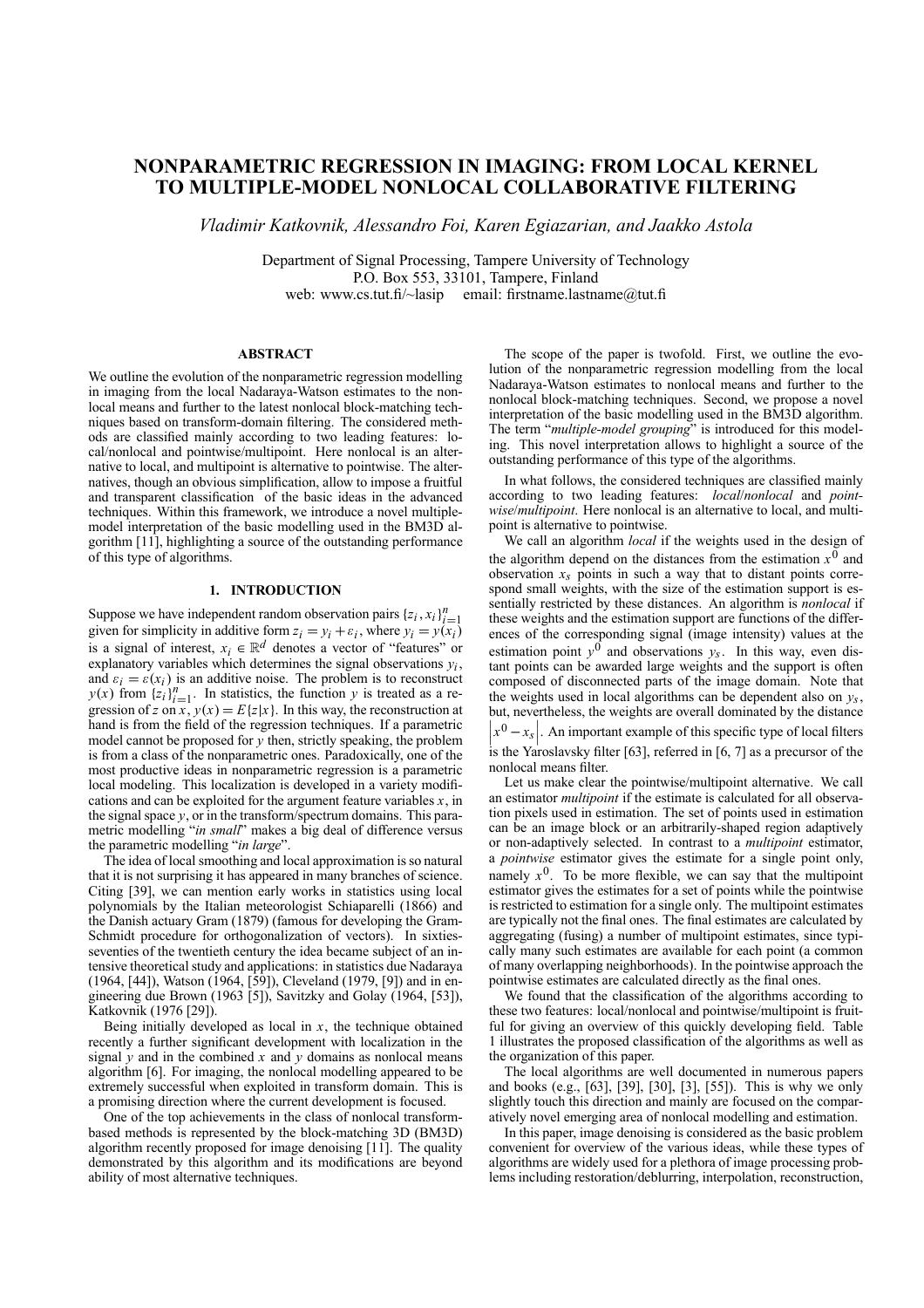| LOCAL                                                                                                                                                                                                                                                                                                                                                                                                                          | <b>NONLOCAL</b>                                                                                                                                                                                                                                                              |
|--------------------------------------------------------------------------------------------------------------------------------------------------------------------------------------------------------------------------------------------------------------------------------------------------------------------------------------------------------------------------------------------------------------------------------|------------------------------------------------------------------------------------------------------------------------------------------------------------------------------------------------------------------------------------------------------------------------------|
| <b>POINTWISE</b>                                                                                                                                                                                                                                                                                                                                                                                                               |                                                                                                                                                                                                                                                                              |
| Section 2<br>Signal-independent weights (Sections 2.1-2.2):<br>Nadaraya-Watson [9], [5], [53], [44], [59], LPA [19], [29], [39],<br>Lepski's approach [38], LPA-ICI [25], [31], [30], [20],<br>sliding window transform $[62]$ , $[61]$ ;<br>Signal-dependent weights (Section 2.3):<br>Yaroslavsky filter [63], SUSAN filter [54], Sigma-filter [37],<br>bilateral filter [57], [15], kernel regression [56], AWS [50], [55]. | Section 4<br>Weighted means (Section 4.1):<br>neighborhood filter [6],<br>NL-means algorithm [6], Lebesgue denoising [60],<br>Exemplar-based [33], [35], [34],<br>scale and rotation invariant $[40],[65]$ ;<br>Higher-order models (Section 4.2):<br>kernel regression [8]. |
| <b>MULTIPOINT</b>                                                                                                                                                                                                                                                                                                                                                                                                              |                                                                                                                                                                                                                                                                              |
| Section 3<br>Sliding-window transform [45], [46], [14], [64], [16], [26], [27];<br>shape-adaptive transform [22], [21];<br>learned bases: adaptive PCA [43], K-SVD [18].                                                                                                                                                                                                                                                       | Section 5<br>Single-model groups (Section 5.1):<br>Blockwise NL-means [6].<br>Multiple-model groups (Section 5.2):<br>BM3D [11], Shape-Adaptive BM3D [12].                                                                                                                   |

Table 1: Organization of the paper and classification of the algorithms.

enhancement, and compression. In our review and classification, we have no pretension of completeness. The methods and algorithms that appear in Table 1, as well as others to which we refer throughout the text, are cited mainly to give few concrete examples of possible implementations of the general schemes discussed in the next four sections.

## **2. LOCAL POINTWISE MODELLING**

## **2.1 Pointwise weighted means**

The weighted local mean as a nonparametric regression estimator of the form

$$
\hat{y}_h(x^0) = \sum_s g_{h,x^0}(x_s) z_s, \quad g_{h,x}(x_s) = \frac{w_h(x - x_s)}{\sum_s w_h(x - x_s)}, \quad (1)
$$

has been independently introduced by Nadaraya [44], as a heuristic idea, and by Watson [59], who derived it from the definition of regression as the conditional expectation and using the Parzen estimate of the conditional probability density.

It is convenient to treat this estimator as a zero-order local polynomial approximation and derive it as a minimizer for the windowed (weighted) mean-squares criterion:

$$
\hat{y}_h(x^0) = \hat{C}, \hat{C} = \operatorname{argmin}_C I_{h,x^0}(C),
$$
\n(2)

$$
I_{h,x^0}(C) = \sum_s w_h(x^0 - x_s)[z_s - C]^2.
$$
 (3)

The window  $w_h(x) = w(x/h)$  defines the neighborhood  $X_h$  of  $x^0$ used in the estimator. A scalar (for simplicity) parameter  $h > 0$ gives the size of this neighborhood as well as the weights for the observations. In particular, for the Gaussian window we have  $w(x) = \exp(-||x||^2)$ .

## **2.2 Pointwise polynomial modelling**

In the local polynomial approximation (LPA), the observations  $z_s$ in the quadratic criterion (3) are fitted by polynomials. The coefficients of these polynomials found by minimization of  $I_{h,x}$ <sup>0</sup> serve as the pointwise estimates of *y* and its derivatives at the point  $x^0$  (e.g. [19], [29], [39], [30]). This sort of estimates is a typical example of what we call pointwise local estimates. Of course, for the zeroorder polynomial we obtain the Nadaraya-Watson estimates (1).

#### *2.2.1 Adaptivity of pointwise polynomial estimates*

The accuracy of the local estimates is quite dependent on the size and shape of the neighborhood used for estimation. Adaptivity of these estimates is a special subject that recently obtained a wide development concerning, in particular, the adaptive selection of the neighborhood size/shape or of the weights. The main idea of the recent methods is to describe a greatest possible local neighborhood of every pixel in which the local parametric assumption is justified by the data [50], [49], [30]. These methods, mainly linked with the Lepski's approach [38], [25], are valid also for the higher-order local modeling. One of the efficient technique is known as the LPA-ICI algorithm [31],[25]. Here ICI stands for the intersection of confidence intervals (ICI) rule, one of the modifications of the Lepski's approach.

A modern overview of the adaptive local image processing is presented in [30] and [20], a general theory of the adaptive image/signal processing developed for quite general statistical models can be seen in [55].

In this line of algorithms using the localized adaptive weights, we wish to emphasize the works by Polzehl and Spokoiny [50], [49], where efficient adaptive algorithms are developed for the class of exponential distributions.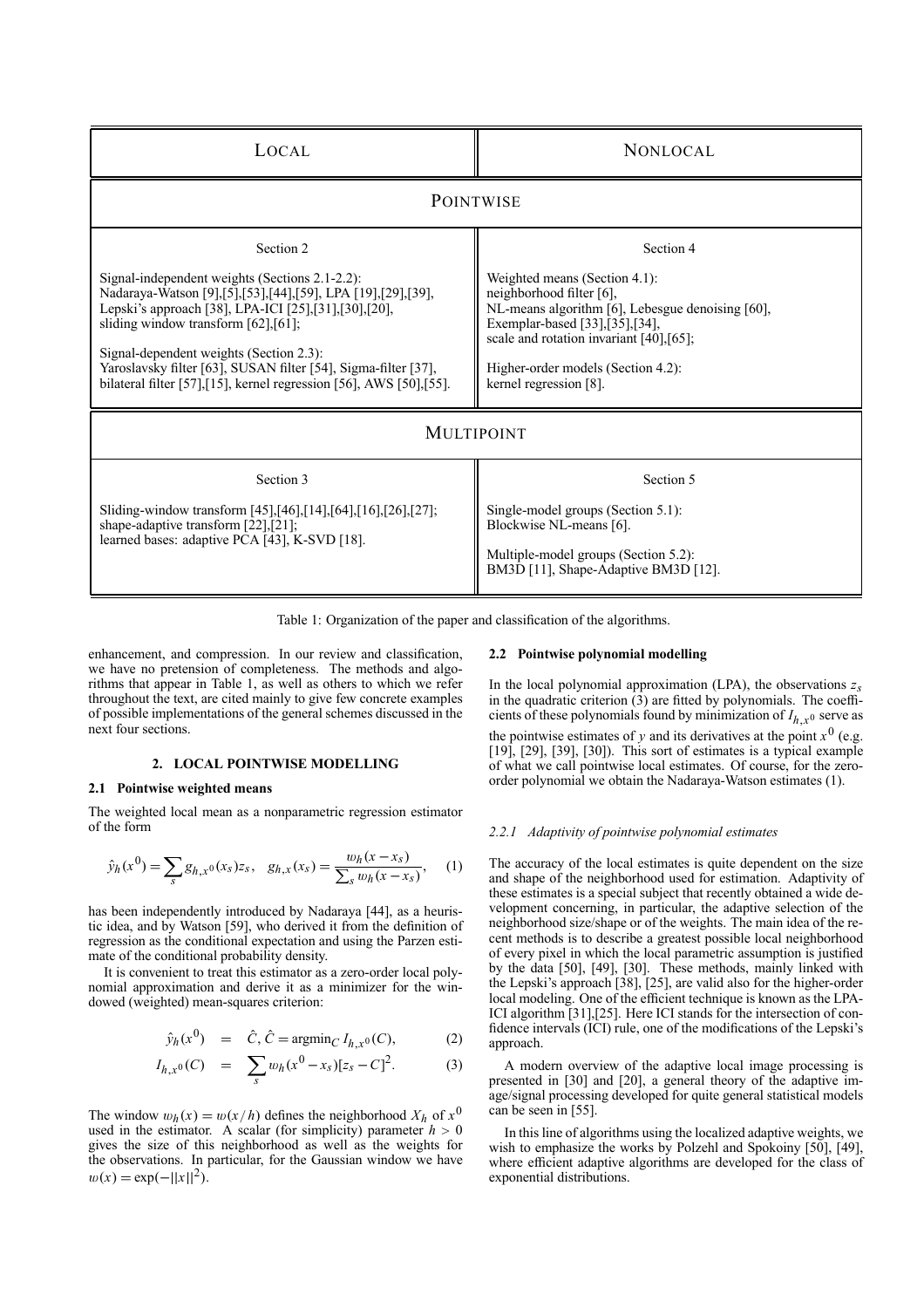### **2.3 Signal-dependent windows**

There are a variety of works where the local weights  $w_h(x^0 - x_s)$ depend also on the observations *zs*. A principal difference of these algorithms versus the nonlocal ones is that all the significant weights are localized in the neighborhood of  $x^0$ .

In particular, Smith and Brady [54] presented the SUSAN algorithm where the localization is enabled by the weights depending on the distances from  $x^0$  to the observation points  $x_s$ .

$$
w_h(x^0 - x_s, y^0 - y_s) = e^{-\frac{||x^0 - x_s||^2}{h^2} - \frac{|y^0 - y_s|^2}{\gamma}}, \quad \gamma, h > 0.
$$

Similar ideas are exploited in the Sigma-filter by Lee [37] and in the "bilateral filter" by Tomasi and Manduchi  $[57]$ ,  $[15]$ . These algorithms are local, mainly motivated by the edge detection problem where the localization is a natural assumption. Further development and interpretation of this sort of local estimator can be seen in [15] and [4]. In the works by Yaroslavsky [63] the localization of the weights is enabled by taking observations from the ball centered at  $x<sup>0</sup>$ . The accuracy analysis of this algorithms can be seen in [6].

It this context, it is worth mentioning also the kernel estimator by Takeda et al. [56], which is particular higher-order LPA estimator where the weights are defined as in the bilateral filter.

### **3. LOCAL MULTIPOINT MODELLING**

The main progress in the performance of local (as well as of nonlocal) estimation has been achieved in a direction completely different from that pursued in the aforementioned local modelling, where the low-order polynomial approximations is a main tool. In this section, we consider full-rank high-order approximations with a maximum number of basis functions (typically non-polynomials). For the orthogonal basis functions, this modelling is treated as the corresponding transform-domain representation, with filtering produced by shrinkage in the spectrum (transform) domain. The data are typically processed by overlapping subsets, i.e. windows, blocks or generic neighborhoods, and multiple estimates are obtained for each individual point (e.g., [16], [26] and references therein). Estimation is composed from three successive steps: 1) data windowing (blocking); 2) multipoint processing; 3) calculation of the final estimate by aggregating (fusing) the multiple multipoint estimates. It is found, that this sort of redundant approximations with multiple estimates for each pixel essentially improves the performance of the algorithms.

#### **3.1 Sliding-window transform domain**

Let the signal be defined on a regular 2-D grid *X*. Consider a windowing  $C = \{X_r, r = 1, ..., N_s\}$  of *X* with  $\frac{N}{N}$  blocks (uniform windows)  $X_r \subset X$  of size  $n_r \times n_r$  such that  $\bigcup_{r=1}^{N_s} X_r = X$ . Mathematically speaking, this windowing is a *covering of X*. Thus, each  $x \in X$  belongs to at least one subset  $X_r$ . The blocks may be overlapping and therefore some of the elements may belong to more than one block. The noise-free data  $y(x)$  and the noisy data  $z(x)$ windowed on  $X_r$  are arranged in  $n_r \times n_r$  blocks denoted as  $Y_r$  and *Zr*, respectively.

In what follows, we use transforms (orthonormal series) in conjunction with the concept of the redundancy of natural signals. Mainly these are the 2-D discrete Fourier and cosine transforms (DFT and DCT), orthogonal polynomials, and wavelet transforms. The transform, denoted as  $T_r^{2D}$ , is applied for each window  $X_r$  independently as

$$
\theta_r = T_r^{2D} (Y_r), \quad \left[ \begin{array}{c} = D_r Y_r D_r^T \end{array} \right] \quad r = 1, \ldots, N_s, \quad (4)
$$

where  $\theta_r$  is the spectrum of  $Y_r$ . The equality enclosed in square brackets holds when the transform  $T_r^{2D}$  is realized as a separable composition of 1-D transforms, each computed by matrix multiplication against an  $n_r \times n_r$  orthogonal matrix  $D_r$ . The inverse  $T_r^{2D-1}$ of  $T_r^{2D}$  defines the signal from the spectrum as

$$
Y_r = T_r^{2D-1}(\theta_r), \quad \left[ = D_r^T \theta_r D_r \right] \quad r = 1, \dots, N_S.
$$

The noisy spectrum of the noisy signal is defined as

$$
\tilde{\theta}_r = T_r^{2D} (Z_r), \quad \left[ = D_r Z_r D_r^T \right] \quad r = 1, \dots, N_s. \quad (5)
$$

The signal *y* is *sparse* if it can be well approximated by a small number of non-zero elements of the spectrum  $\theta_r$ . The number of non-zero elements of  $\theta_r$ , denoted using the standard notation as  $||\theta_r||_0$ , is interpreted as the complexity of the model in the block.

The blockwise estimates are simpler for calculation than the estimates produced for the whole image because the blocks are much smaller than the whole image. This is a computational motivation for the blocking. Another even more important point is that the blocking imposes a localization of the image on small pieces where simpler models may fit the observations. These shorter models are easy to be compared and selected. Here we can recognize the basic motivation for the zero-order or low-order LPA, which is simple and for small neighborhoods can well fit the data which globally can instead be complex and not allow a simple parametric modelling. By windowing we introduce a small segments exactly with the same reasons in order to use simple parametric models (expansions in the series defining the corresponding transforms) for overall complex data. A principal difference versus the pointwise estimation is that with blocks the concept of the center actually do not have a proper sense and the estimates are thus calculated for all points in the block. Thus, instead of the pointwise estimation we arrive to the blockwise (multipoint) estimation. For the overlapping blocks this leads to the next problem: the multiple estimates for the points and the necessity to aggregate (fuse) these multiple estimates in the final ones.

## **3.2 Estimation**

For the white Gaussian noise, the penalized minus log-likelihood maximization gives the estimates as

$$
\hat{\theta}_r = \underset{\vartheta}{\operatorname{argmin}} ||Z_r - T_r^{2D-1}(\vartheta) ||_2^2 + \lambda \operatorname{pen}(\vartheta),
$$
\n
$$
\hat{Y}_r = T_r^{2D-1}(\hat{\theta}_r),
$$
\n(6)

where pen( $\vartheta$ ) is a penalty term and  $\lambda > 0$  is a parameter that controls the trade-off between the penalty and the fidelity term. The penalty pen $(\vartheta)$  is used for characterizing the model complexity and appears naturally in this modeling, provided that the spectrum  $\theta_r$  is random with the prior density  $p(\theta_r) \propto e^{-\lambda \text{pen}(\theta_r)}$ . The estimator (6) can be presented in the following equivalent form

$$
\hat{\theta}_r = \underset{\vartheta}{\text{argmin}} \, ||\tilde{\theta}_r - \vartheta||_2^2 + \lambda \operatorname{pen}(\vartheta),\tag{7}
$$

where the noisy spectrum is calculated as (5).

If the penalty is additive for the items of the spectrum  $\vartheta$ , pen( $\vartheta$ ) =  $\sum_{i,j}$  pen( $\vartheta$ <sub>(*i*,*j*)</sub>), where  $\vartheta$ <sub>(*i*,*j*) is an element of  $\vartheta$ , then</sub> the problem can be solved independently for each element of the matrix  $\hat{\theta}_r$  as a scalar optimization problem:

$$
\hat{\theta}_{r,(i,j)} = \underset{x}{\text{argmin}} \left( \tilde{\theta}_{r,(i,j)} - x \right)^2 + \lambda \operatorname{pen}(x). \tag{8}
$$

This solution depends on  $\tilde{\theta}_{r,(i,j)}$  and  $\lambda$ , and it can be presented in the form

$$
\hat{\partial}_{r,(i,j)} = \rho\left(\tilde{\partial}_{r,(i,j)},\lambda\right),\tag{9}
$$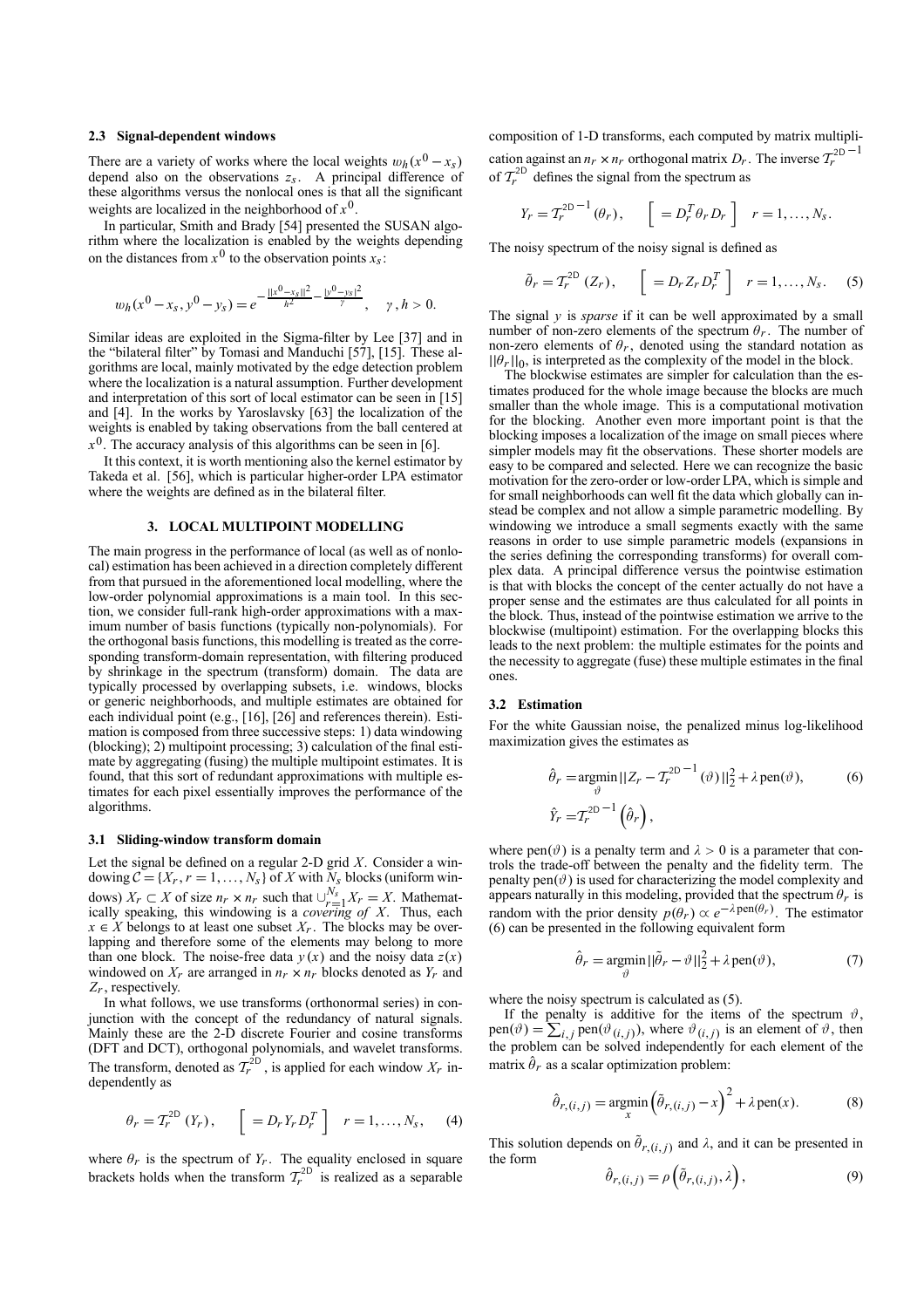where  $\rho$  is defined by the penalty function in (8).

Hard and soft thresholding are simple and popular techniques [13]:

 $(1)$  *Hard thresholding.* The penalty is  $||x||_0$ , i.e.  $||x||_0 = 1$  if  $x \neq 0$ and  $||x||_0 = 0$  if  $x = 0$ . It can be shown that

$$
\hat{\theta}_{r,(i,j)} = \tilde{\theta}_{r,(i,j)} \cdot 1\left(|\tilde{\theta}_{r,(i,j)}| \ge \lambda\right). \tag{10}
$$

In thresholding for the block of the size  $n_r \times n_r$  the so-called uni-

versal threshold  $\lambda$  is defined depending on  $n_r$  as  $\lambda = \sigma \sqrt{2 \log n_r^2}$ . (2) *Soft thresholding.* The penalty function is  $pen(x) = ||x||_1 = |x|$ . The function  $\rho$  in (9) is defined as

$$
\rho\left(\tilde{\theta}_{r,(i,j)},\sigma\right) = \tilde{\theta}_{r,(i,j)} \cdot \left(1 - \lambda/|\tilde{\theta}_{r,(i,j)}|\right)_{+}.\tag{11}
$$

#### **3.3 Aggregation**

At the points where the blocks overlap, multiple estimates appear. Then, the final estimate is calculated as the average or a weighted average of these multiple estimates:

$$
\hat{y} = \frac{\sum_{r} \mu_r \hat{y}_r}{\sum_{r} \mu_r \chi(X_r)},\tag{12}
$$

where  $\hat{y}_r$  is obtained by returning the blockwise (multipoint) estimates  $\hat{Y}_r = T_r^{2D-1}(\hat{\theta}_r)$  to the respective place  $X_r$  (and extending it as zero outside  $X_r$ ),  $\mu_{r(i,j)}$  are the weights used for these estimates, and  $\chi(X_r)$  is the characteristic (indicator) function of  $X_r$ .

Although in many works equal weights  $\mu_r = 1 \forall r$  are traditionally used (e.g., [10], [28], [45], [46]), it is a well established fact that the efficiency of the aggregated estimates (12) sensibly depends on the choice of the weights.

In particular, using weights  $\mu_r$  inversely proportional to the variances of the corresponding estimates  $\hat{y}_r$  is found to be a very effective choice, leading to a dramatic improvement of the accuracy of estimation [14], [64].

We wish to mention few related works. In [16], Elad considers shrinkage in redundant representations and derives an optimal estimator minimizing a global energy criterion. Guleryuz [26] studies the use of different weights for aggregating blockwise estimates from sliding window transforms. Vice versa, the optimization of the shrinkage function, given fixed simple averaging of the local estimates, is considered by Hel-Or and Shaked [27].

We note also that earlier versions of sliding/running window filters proposed by Yaroslavsky [62, 61] do not belong to the local multipoint filters because only the central pixel is retained from each blockwise estimate. Thus, there are no multiple estimates and no aggregation and these filters are actually pointwise ones with signal-independent weights.

## **3.4 Shape-adaptive transform domain**

A particularly effective sliding window transform domain filter is obtained when the window is made adaptive with respect to the local image content. The adaptation can be in terms of size or, more generally, of shape.

The approach to estimation for a point  $x^0$  can be roughly described as the following four stage procedure:

**Stage I** (*spatial adaptation*): For every  $x \in X$ , define a neighborhood  $U^+$  of *x* where a simple low-order polynomial model fits the data;

**Stage II** (*order selection*)**:** apply some localized transform (parametric series model) to the data on the set  $U_x^+$ , use thresholding operator (model selection procedure) in order to identify the significant (i.e. nonzero) elements of the transform (and thus the order of the parametric model).

**Stage III** (*multipoint estimation*)**:** Calculate, by inversetransformation of the significant elements only, the corresponding

estimates  $\hat{y}_{\tilde{U}^+_X}(v)$  of the signal for all  $v \in \tilde{U}^+_x$ . These  $\hat{y}_{\tilde{U}^x}$  are calculated for all  $x \in X$ .

**Stage IV** (*aggregation*): Let  $x^0 \in X$  and  $I_{x^0} = \left\{ x \in X : x^0 \in \tilde{U}_x^+ \right\}$ be the set of the centers of the neighborhoods which have  $x_0$  as a common point. The final estimate  $\hat{v}(x^0)$  is calculated as an aggregate of  $\left\{ \hat{\hat{y}}_{\tilde{U}_{x}^{+}} \right\}$  $(x^0)$ <sub> $x \in I_{x^0}$ </sub> .

This procedure is at the base of the Pointwise Shape-Adaptive DCT algorithm [22],[21], developed for a number of different image filtering problems. The algorithm shows a very good performance, among the best within the class of local estimators.

#### *3.4.1 Learned bases*

Another approach to increase the performance of blockwise estimators is to use transforms or redundant bases that have been optimized with respect to the given image or set of images at hand. The Adaptive Principal Components algorithm by Muresan and Parks [43] and, particularly, the K-SVD algorithm by Elad and Aharon [18] are successful examples of this sort of methods.

## **4. NONLOCAL POINTWISE MODELLING**

## **4.1 Nonlocal pointwise weighted means**

Similar to (2), a nonlocal estimator can be derived as a minimizer for

$$
I_{h,x^{0}}(C) = \sum_{s} w_{h}(y^{0} - y_{s})[z_{s} - C]^{2}, \quad y^{0} = y(x^{0}), \tag{13}
$$

where the weights  $w_h$  depend on the distance between the signal values at the observation points  $y_s$  and the desirable point  $y<sup>0</sup>$  =  $y(x^0)$ . Minimization of (13) gives the weighted mean estimate in the form (neighborhood filter [6]):

$$
\hat{y}_h(x^0) = \sum_s g_{h,s}(y^0) z_s, \ g_{h,s}(x) = \frac{w_h(y^0 - y_s)}{\sum_s w_h(y^0 - y_s)}.
$$
 (14)

This estimator is local in the signal space  $\nu$  similar to (1) while it can be nonlocal in *x* depending on the type of the function *y*.

The ideal set of observations for the noiseless data is the set

$$
\{x : y(x) = y^0 = y(x^0)\},\tag{15}
$$

where  $y(x)$  takes the value  $y_0$ .

The estimate (14) is the weighted mean of the observed *zs* and the only link with  $x^0$  goes through  $y^0 = y(x^0)$ . It is a principal difficulty of this estimate, as it requires to know the accurate  $y^0$  and  $y_s$  used in (14). In other words, to calculate the estimate we need to know the estimated signal.

There are a number of ways to deal with this problem.

## *4.1.1 Weights defined by pointwise differences*

The simplest and straightforward idea is replace  $y_s$  be  $z_s$ , then,

$$
\hat{y}_h(x^0) = \sum_s g_{h,s}(z^0) z_s,
$$
\n
$$
g_{h,s}(z^0) = \frac{w_h(z^0 - z_s)}{\sum_s w_h(z^0 - z_s)}, z^0 = z(x^0).
$$
\n(16)

As the observed  $z_s$  are used instead of the true values  $y_s$  it results in a principal modification of the very meaning of the estimate (14). Indeed, provided a given weight *gh*,*s*, this estimate is linear with respect to the observations  $z_s$ , while when we use  $y_s = z_s$  the estimate (16) becomes nonlinear with respect to the observations and the noise in these observations.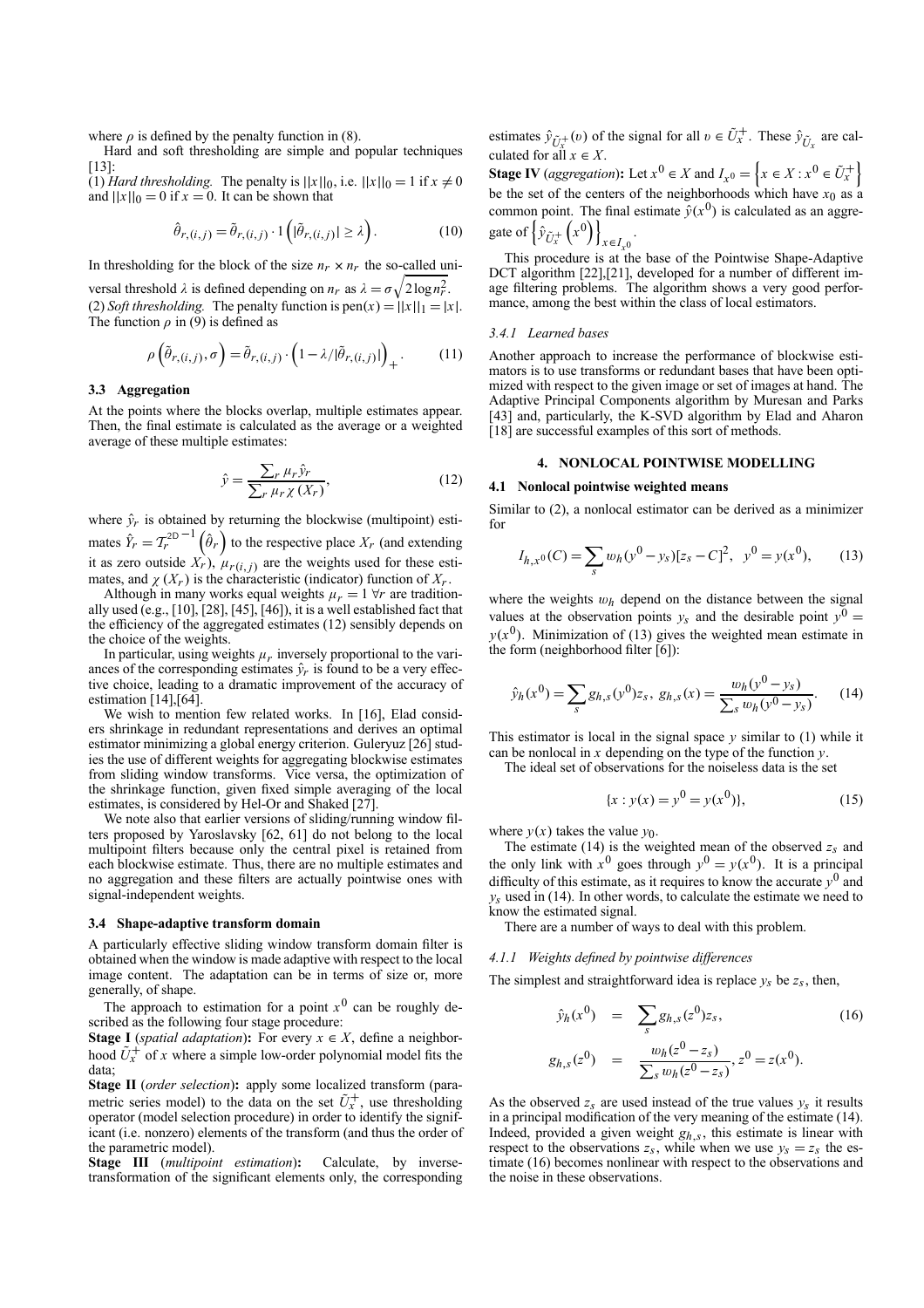## *4.1.2 Weights defined by neighborhoodwise differences: NLmeans algorithm*

The weights in the formula (16) are calculated as differences of individual noisy samples  $z^0$  and  $z_s$ . In practice, this can yield a quite different outcome from the difference between the true signal samples  $y^0$  and  $y_s$ , assumed in (13).

The nonlocal means (NL-means) as they are introduced in [6] are given in different form where these weights calculated over spatial neighborhoods of the points  $x^0$  and  $x_s$ . This neighborhoodwise differences can be interpreted as more reliable way to estimate  $y<sup>0</sup> - y<sub>s</sub>$  from the noise samples alone. Then, the nonlocal mean estimate is calculated in a pointwise manner as the weighted mean with the weights defined by the proximity measure between the image patches used in the estimate. This estimation can be formalized as minimization of the local criterion similar to (13)

$$
I_{h,x^0}(C) = \sum_s w_{h,s}(x^0, x_s)[z_s - C]^2,
$$
 (17)

with, say, Gaussian weights (as it in [6])

$$
w_{h,s}(x^0, x_s) = e^{-\frac{\sum_{v \in V} (z(x^0 + v) - z(x_s + v))^2}{h}}
$$
(18)

defined by the Euclidean distance between the observations *z* in *V*neighborhoods of the points  $x^0$  and  $x_s$ , *V* being a fixed neighbor $hood$  of  $0$ .

The nonlocal means estimate is calculated as

$$
\hat{y}_h(x^0) = \sum_s g_{h,s}(x^0) z_s, \ g_{h,s}(x^0) = \frac{w_{h,s}(x^0, x_s)}{\sum_s w_{h,s}(x^0, x_s)}.
$$
 (19)

The detailed review of the nonlocal means estimates with a number of generalizations and developments are presented by Buades, Coll and Morel [6],[7]. From the results in [6], we wish to note the accuracy analysis of the estimator (16) with respect to both signal *y* and the noise. These asymptotic accuracy results are given for  $h \to 0$  and exploited to prove that the nonlocal mean estimates can be asymptotically optimal under a generic statistical image modeling. This sort of estimates has been developed, more less in parallel, in a number of publications with different motivation varying from computer vision ideas to statistical nonparametric regression (see, e.g., [6], [60], [33], [35], [34], [7] and references therein). Extension of the original approach including scale and rotation invariance for the data patches used to define the weights are proposed in [40] and [65].

#### *4.1.3 Recursive reweighting*

The next natural idea is to use for the weights *gh*,*s* preprocessed observations  $\hat{z}_s$ , say, prefiltered by a procedure independent of (16):

$$
\hat{y}_h(x^0) = \sum_{s} g_{h,s}(\hat{z}^0) z_s,
$$
\n
$$
g_{h,s}(\hat{z}^0) = \frac{w_h(\hat{z}^0 - \hat{z}_s)}{\sum_{s} w_h(\hat{z}^0 - \hat{z}_s)}.
$$
\n(20)

For the prefiltering we can exploit the estimate of the same nonlocal average (16)  $\hat{z}_s = \hat{y}_h(x^s)$ . Then the algorithm becomes recursive with successive of use the estimates for the weight recalculation:

$$
\hat{y}_h^{(k+1)}(x^0) = \sum_s g_{h,s}(\hat{y}_h^{(k)}(x^0))z_s, \quad x^0 \in X,
$$
\n
$$
g_{h,s}(y_h^{(k)}(x^0)) = \frac{w_h(\hat{y}_h^{(k)}(x^0) - \hat{y}_h^{(k)}(x_s))}{\sum_s w_h(\hat{y}_h^{(k)}(x^0) - \hat{y}_h^{(k)}(x_s))}.
$$
\n(21)

If the algorithm converges, the limit recursive estimate  $\hat{y}_h$  is a solution of the set of the nonlinear equations

$$
\hat{y}_h(x^0) = \sum_s g_{h,s}(\hat{y}_h(x^0))z_s, \quad x^0 \in X,
$$
\n
$$
g_{h,s}(\hat{y}_h(x^0)) = \frac{w_h(\hat{y}_h(x^0) - \hat{y}_h(x_s))}{\sum_s w_h(\hat{y}_h(x^0) - \hat{y}_h(x_s))}.
$$
\n(22)

These estimates can be very different from the estimates (20) which can be treated as a first step of the recursive procedure (21). We do not know results concerning the study of these estimates for the filtering of *z* which are recursive on  $\hat{y}_h^{(k)}$ . However, recursive equations of a similar style are considered by the methods referred in Section 4.3.

#### *4.1.4 Weights averaging: Bayesian approach*

There is an alternative idea how to deal with the dependence of the weights  $w_h$  on the unknown signal  $y$ . Let us use the Bayesian rationale and replace the local criterion (13) by an a-posteriori conditional mean calculated provided that the given observations are fixed:

$$
\tilde{I}_{h,x^0}(C) = E_y\{I_{h,x^0}(C)|z_s, s = 1, ..., N\}.
$$
 (23)

Assume for simplicity that we consider the scalar case,  $d = 1$ , then  $y_s$  are random and independent with the priori p.d.f.  $p_0(y_s)$ , then the conditional p.d.f. of  $y_s$  provided a given  $z_s$  is calculated according to the Bayes formula:

$$
p(y_s|z_s) = \frac{p(z_s|y_s)p_0(y_s)}{\int p(z_s|y_s)p_0(y_s)dy_s}.
$$

For the Gaussian observations model  $z_s = \mathcal{N}(y_s, \sigma^2)$  and  $p_0(y_s) =$ *const*., it gives

$$
p(y_s|z_s) \propto p(z_s|y_s) = \frac{1}{\sqrt{2\pi}\,\sigma}e^{-\frac{(z_s-y_s)^2}{2\sigma^2}}.
$$

Thus, (23) is easily calculated as

$$
\tilde{I}_{h,x^0}(C) =
$$
\n
$$
= \sum_{s} \int \int p(y_0|z_0) p(y_s|z_s) w_h(y^0 - y_s) [z_s - C]^2 dy_s dy_0 =
$$
\n
$$
= \sum_{s} \tilde{w}_h (z^0 - z_s) [z_s - C]^2.
$$

In particular, for the Gaussian window

$$
w_h(y) = \frac{1}{\sqrt{2\pi}h}e^{-\frac{y^2}{2h^2}},
$$

tedious calculations show that

$$
\tilde{w}_h(z) \propto e^{-\frac{z^2}{2(h^2 + 2\sigma^2)}},
$$

where the proportionality factor depends on  $h$  and  $\sigma$  but not on  $z$ .

Provided a change of the parameter *h* in the weight function w*h* for  $\sqrt{h^2 + 2\sigma^2}$ , we have  $\tilde{w}_h(z) \propto w_h(z)$ , which makes this weight function legitimate for the use with noisy data  $z_s$  instead of unknown  $y_s$ . The larger value of *h*, coming from the change of parameter, means a larger window size and stronger smoothing, in some sense equivalent to data prefiltering.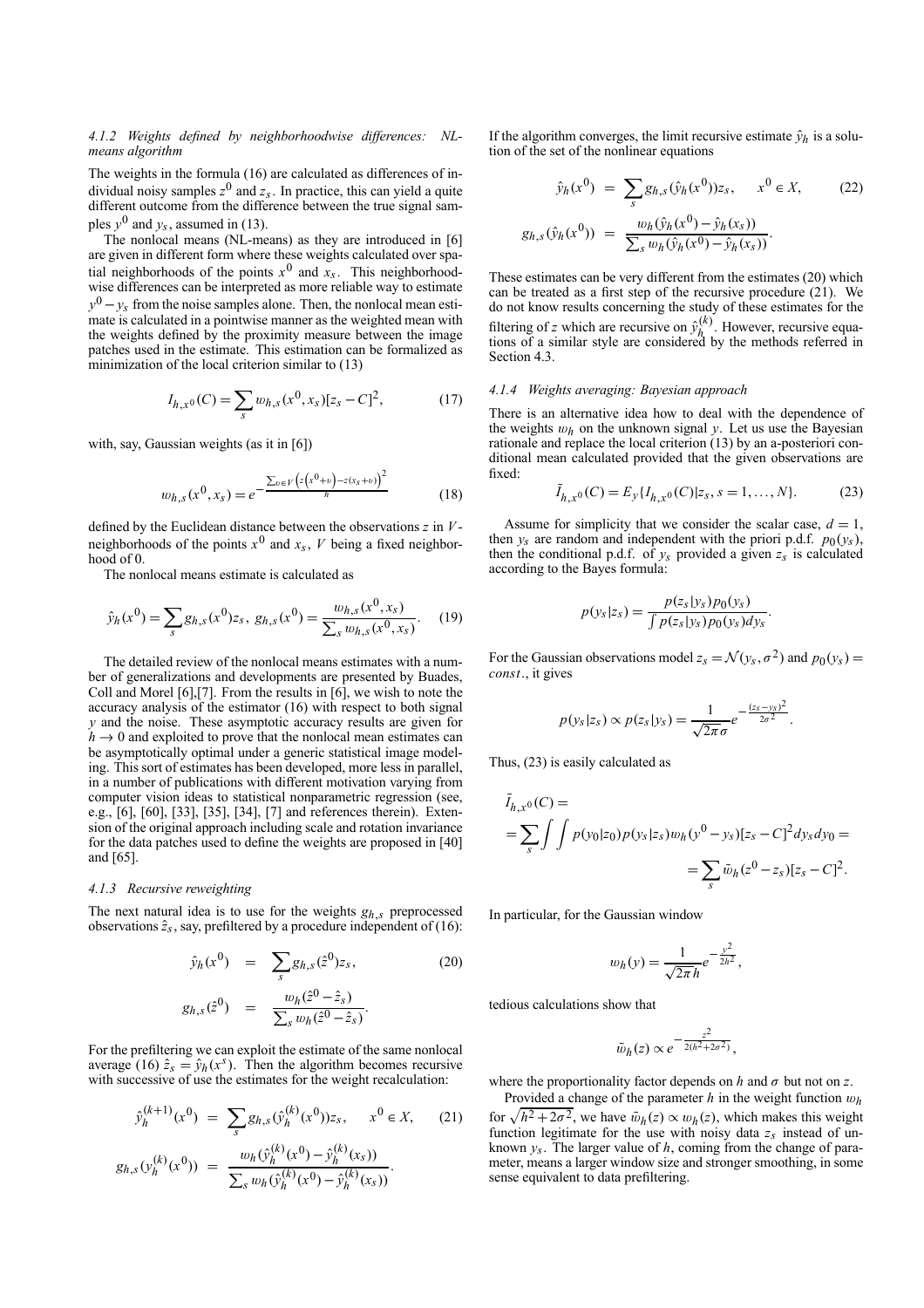#### **4.2 Nonlocal pointwise higher-order models**

Use of the higher-order LPA in the local estimates is well know and well studied area (e.g., [30]). In particular, for the first-order estimate we have the criterion and the estimate in the form

$$
I_{h,x^{0}}(C, C_{1}) = \sum_{s} w_{h}(x^{0} - x_{s}) [z_{s} - C_{0} - C_{1}(x^{0} - x_{s})]^{2}, \quad (24)
$$

$$
\hat{y}_{h}(x^{0}) = \hat{C}_{0}, \ (\hat{C}_{0}, \hat{C}_{1}) = \underset{C_{0}, C_{1}}{\operatorname{argmin}} I_{h,x^{0}}(C_{0}, C_{1}),
$$

where the weights are defined as in (1). Recall that  $\hat{C}_1$  in (24) is an estimate of the derivative  $\partial y(x^0)/\partial x$ .

Let us try to use this first-order LPA model in the context of the nonlocal mean (13) and combine the weights depending of the distance between the signal values from  $(13)$  with the linear on *x* fit for the observed  $z_s$  from (24). Then the nonlocal criterion is of the form

$$
I_{h,x^{0}}(C) = \sum_{s} w_{h}(y^{0} - y_{s})[z_{s} - C_{0} - C_{1}(x - x_{s})]^{2}, (25)
$$
  

$$
y^{0} = y(x^{0}).
$$

Again  $\hat{C}_1$  is an estimate of the derivative  $\partial y(x^0)/\partial x$ . Accordingly to the used windowing the ideal neighborhood *X*∗ is defined as in (15), i.e. it is a set of *x* where  $y(x) = y<sup>0</sup>$ . However, the derivative ∂*y*/∂*x* can be different for the points in this *X*∗ and then the linear model  $C + C_1(x - x_s)$  does not fit  $y(x)$  for all  $x \in X^*$ . Figure 1 illustrates a possible situation, where the set  $X^*$  includes all  $y(x) =$ *y* but the derivatives in this points have different signs.

The ideal neighborhood should be different from (15) and include both the signal and derivative values

$$
X^* = \left\{ x : y(x) = y(x^0), \frac{\partial y(x)}{\partial x} = \frac{\partial y(x^0)}{\partial x} \right\}.
$$
 (26)

It follows from this consideration that, for the class of the nonlocal estimators, the windowing function w*h* should correspond to the model used in estimation and actually incorporate this model. For the linear model it can be done selecting the window function defining the distance in both the signal and signal derivative values. In particular as follows

$$
I_{h,x^0}(C) =
$$
  
= 
$$
\sum_{s} w_{h_1}(y^0 - y_s)w_{h_2}\left(\frac{\partial y(x^0)}{\partial x} - \frac{\partial y(x_s)}{\partial x}\right) \cdot \left[z_s - C - C_1(x - x_s)\right]^2.
$$
 (27)

In implementation of this estimation, the unknown  $y_s$  and ∂*y*(*xs*)/∂*x* could be replaced by the corresponding estimates obtained from LPA or by independent estimates as it is discussed in the previous section.

Figure 1 illustrates the differences between the neighborhoods used for estimation in the case of the local pointwise model (1) and the nonlocal zero and first order models. The area **III** shows the local neighborhood for the local pointwise estimate defined by the window width parameter *h*. For the nonlocal zero-order modelling (25), the neighborhood is defined as a set of *x* values where  $|y - y^0| \leq \Delta$ . In the figure this area is a defined as the union of all the subareas **I** and **II**. However, if the first order model is used for the nonlocal modelling according to (26)-(27) at least the sign of the derivative ∂*y*/∂*x* should also be taken in consideration. Thus, if we say that for the desired neighborhoods ∂*y*/∂*x* > 0 or ∂*y*/∂*x* < 0, there two different sets defined either as the union of the subareas **I** or as the union of the subareas **II**, respectively. In this sense, the nonlocal zero-order model does not distinguish between the subareas **I** and **II**.

While the low-order polynomial approximations for the local estimates is one of the main streams in the theory and in applications, it has not received sufficient attention in nonlocal setting. The first results in this direction are reported in [8], where the polynomial approximations up to second order are used. However, the polynomial modelling is not included in the window function, where weights depending only on the signal values (and not on the derivatives) are used. We mention also the work [1], where different models of selfsimilarity in images are studied, with particular emphasis on affine (i.e. first order) similarity between blocks.

While in the above text we considered only polynomial expansions, of course, the higher-order modeling is not restricted to polynomials. The more general case using transforms is illustrated directly in the forthcoming Section 5 for multipoint modeling.

#### **4.3 Variational formulations**

A variety of methods for image denoising are derived by considering image processing as a variational problem where the restored image is computed by minimization of some energy functional. Typically, such functionals consist of a fidelity term such as the norm of the difference between the true image and the observed noisy image and a regularization penalty term:

$$
J = \lambda ||y - z||_2^2 + \text{pen}(y). \tag{28}
$$

One of the successful filters in this class is the Rudin-Osher-Fatemi (ROF) method [52],[51]. Here, the clear images defined by a variational problem using the total variation penalty. The success of this penalty stems from the fact that it allows discontinuous solutions and hence preserves edges while filtering high-frequency oscillations due to noise. Several other methods are derived from the original ROF model [42],[47],[58]. Overall, these methods can be treated as essentially local methods [36]. The regularization involves only the signal and its derivatives evaluated at the same point, resulting in a Euler-Lagrange equation in differential form.

Recently, a novel class of the variational methods involving nonlocal terms has been proposed (see [36],[24],[23],[40],[41] and references therein) where the corresponding Euler-Lagrange equations takes a differential-integral form. These new methods have been motivated by the concept of the nonlocal means, used to define nonlocal differential operators calculated over some neighborhoods.

First, it is shown that the nonlocal means can be derived by minimizing a special functional. Second, this functional is used as the penalty term in (28), where

pen(y) = 
$$
\int g \left( \frac{|y(x) - y(v)|^2}{h^2} \right) w(|x - v|) dx dv,
$$
 (29)

 $w > 0$  is a window function, and *g* is a differentiable function used for filter design. Minimization of  $(29)$  on  $\nu$  gives the equation

$$
y(x) = \frac{1}{C(x)} \int g' \left( \frac{|y(x) - y(v)|^2}{h^2} \right) y(x') w(|x - v|) dv, \qquad (30)
$$

$$
C(x) = \int g' \left( \frac{|y(x) - y(v)|^2}{h^2} \right) w(|x - v|) dv.
$$

In particular, for  $g = 1 - \exp(-x)$ , it gives  $g'(\frac{|y(x)-y(v)|^2}{h^2})$  $\frac{-y(v)|^2}{h^2}$ ) =  $\exp\left(-\frac{|y(x)-y(v)|^2}{h^2}\right)$  $\frac{-y(v)|^2}{h^2}$ .

The image reconstruction is achieved by a recursive minimization of the criterion (28) using the iteration given by (30):

$$
\hat{y}^{(k+1)}(x) = \frac{1}{C(x)} \int g' \left( \frac{|\hat{y}^{(k)}(x) - \hat{y}^{(k)}(v)|^2}{h^2} \right) \hat{y}^{(k)}(v) w(|x - v|) du.
$$
\n(31)

The first iteration of this algorithm with  $\hat{y}^{(0)} = z$  can be interpreted as the nonlocal estimates (16).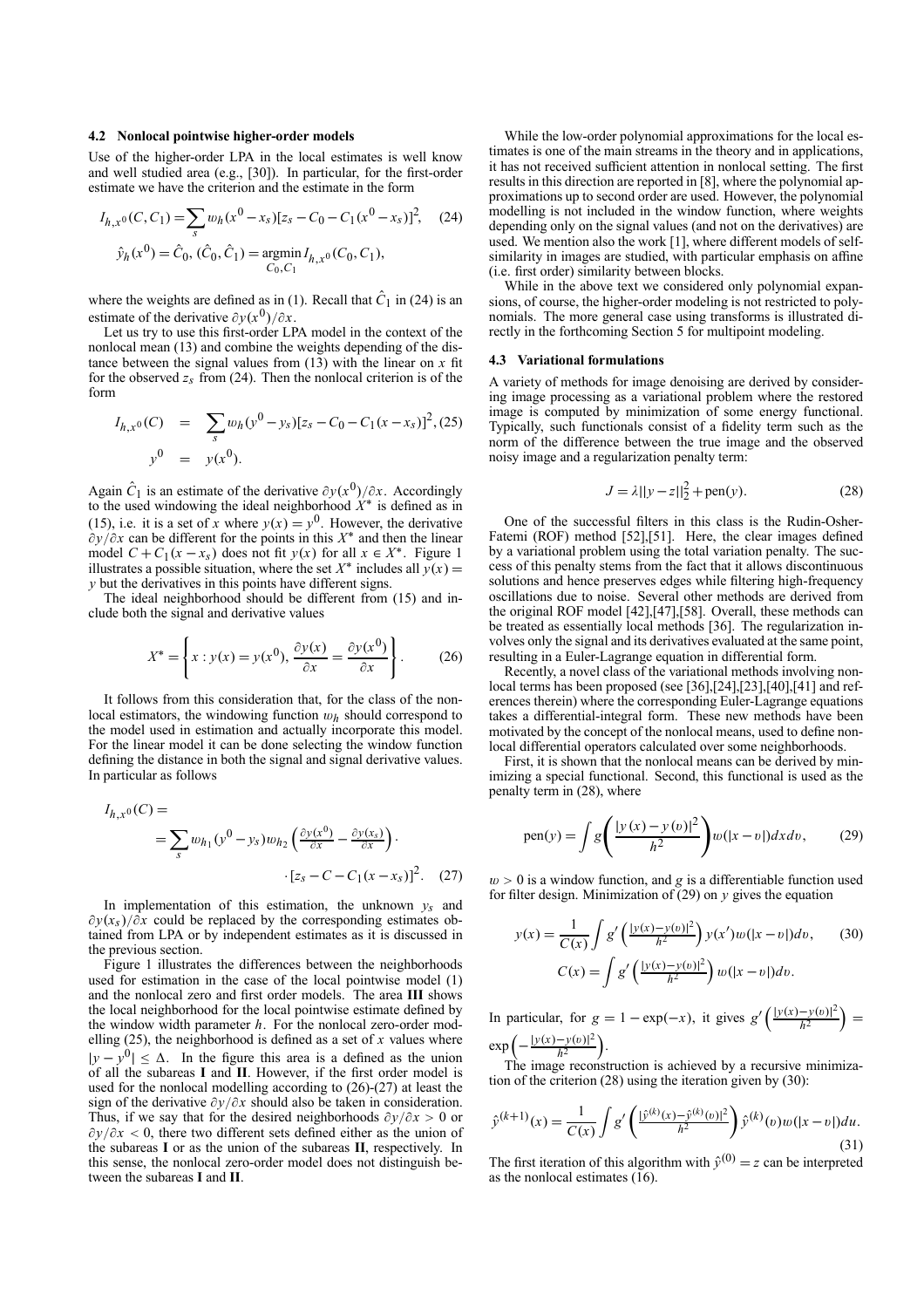

Figure 1: Local versus nonlocal supports for zero- and first-order polynomial fitting: local (1) **III**; nonlocal zero-order model (25) **<sup>I</sup>**∪**II**; nonlocal first-order model (26)-(27) **II**.

It is interesting to note also that these iterations look similar to the recursive procedure (21). Actually, these iterations deal with the same problem of how to calculate weights that depend on the unknown signal *y*.

Let us go back to the formulation (28). Using (29)-(30), we arrive to the equation including the observations *z*

$$
y(x) = \frac{1}{C(x)} \left( \lambda z + \int g' \left( \frac{|y(x) - y(v)|^2}{h^2} \right) y(v) w(|x - v|) dv \right),
$$

To conclude this section, we wish to note that the concepts of locality and nonlocality, as well as the derived algorithms, are different for the nonparametric regression approach, on which we focus, and for the variational formulations, sketched here. Overall, as it is clear from what was discussed, there are very interesting connections and parallels between these different approaches.

## **5. NONLOCAL MULTIPOINT MODELLING**

## **5.1 Single-model groups**

As in Section 3.1, we consider the blocks  $Y_i$  obtained by windowing. Furthermore, we assume that there is a similarity between some of these blocks. Following the pointwise nonlocal mean (13), we can introduce a nonlocal multipoint estimator by the criterion

$$
I_{Y_r}(\vartheta) = \sum_j w(||Y_j - Y_r||_2^2) ||Z_j - T^{2D-1}(\vartheta)||_2^2 + \lambda \operatorname{pen}(\vartheta).
$$
\n(32)

Here  $w$  is a weight function defining a correspondence of the block *Y<sub>j</sub>* to the so-called reference-block *Y<sub>r</sub>*,  $||Z_j - T^{2D-1}(\vartheta)||_2^2$  is a measure of discrepancy between the observed *Z<sub>j</sub>* and the model  $T^{2D-1}(\vartheta)$ , the penalty term  $\lambda$  pen $(\vartheta)$  controls the complexity of the model or smoothness of the estimate. The model is expressed by the  $T^{2D}$ -spectrum  $\vartheta$ .

More specifically, due to the orthonormality of  $T^{2D}$ , (32) can be presented in the spectral variables only:

$$
I_{Y_r}(\vartheta) = \sum_j w(||\theta_j - \theta_r||_2^2) ||\tilde{\theta}_j - \vartheta||_2^2 + \lambda \operatorname{pen}(\vartheta).
$$
 (33)

## *5.1.1 Groups*

For simplicity, the weights in (32) can be replaced by indicators

$$
w(||Y_j - Y_r||_2^2) = \mathbf{1}(||Y_j - Y_r||_2^2 < \Delta), \tag{34}
$$

where  $\Delta > 0$  is a similarity threshold. This means that  $w(||Y_j |Y_r||_2^2$  = 1 if  $||Y_j - Y_r||_2^2 \le \Delta$  and 0 otherwise. By denoting as  $K_r^{\Delta}$  the set of indexes *j* for which these weights are nonzero, (33) can be given in the form

$$
I_{Y_r}(\vartheta) = \sum_{j \in K_r^{\Delta}} ||\tilde{\theta}_j - \vartheta||_2^2 + \lambda \operatorname{pen}(\vartheta).
$$
 (35)

The set of blocks selected according to (34) is called the *group corresponding to the reference block*  $Y_r$ . The ideal set of observations corresponding to the reference block in (32) and (33) is

$$
K_r^* = K_r^0 = \{x : Y_j = Y_r, j = 1, ..., N\},\tag{36}
$$

i.e. the selected blocks  $Y_i$  are identical to the reference block  $Y_r$ . The inequality in the rule  $(34)$  relaxes this strict requirement for the blocks similar enough to the reference block.

The aim of grouping is a joint processing of the windowed data in the group. The criterion (35) can be rewritten as

$$
I_{Y_r}(\vartheta) = \#(K_r^{\Delta}) ||\bar{\theta}_r - \vartheta||_2^2 + \lambda \operatorname{pen}(\vartheta) + \text{const.},
$$

where

$$
\bar{\theta}_r = \frac{1}{\#(K_r^{\Delta})} \sum_{j \in K_r^{\Delta}} \tilde{\theta}_j,\tag{37}
$$

and  $\#(K_r^{\Delta})$  is the cardinality of the set  $K_r^{\Delta}$  of the blocks included in the estimate for the reference block *Yr*. Then

$$
\hat{\theta}_r = \underset{\vartheta}{\text{argmin}} \, I_{Y_r}(\vartheta) = \tag{38}
$$
\n
$$
\underset{\vartheta}{\text{argmin}} \, ||\tilde{\theta}_r - \vartheta||_2^2 + \frac{\lambda}{\#(K_r^{\Delta})} \operatorname{pen}(\vartheta) = \rho \left(\tilde{\theta}_r, \frac{\lambda}{\#(K_r^{\Delta})}\right).
$$

It means that for the penalty additive with respect to the elements of the spectrum,  $\hat{\theta}_r$  is obtained by thresholding the sample mean estimate (37). Once the spectrum elements of the reference block are found, the signal multipoint estimate for the reference block is calculated according to the formula

$$
\hat{Y}_r = T^{2D-1} \left( \hat{\theta}_r \right). \tag{39}
$$

The final estimate of the signal is obtained according to the aggregation formula (12).

A variety of quite different versions of the considered approach can be developed. First, various estimates of unknown  $Y_i$  and  $Y_r$ can be used in the block's grouping rule; second, different metrics for comparison of this estimates and the weights  $w(||Y_j - Y_r||_2^2)$  in the estimates. Finally, various forms of shrinkage can be applied to the block-wise estimates  $\tilde{\theta}_r$  before and after averaging in (37). We wish to note that already in [6], a blockwise version of the nonlocal means is suggested, where similar blocks are averaged together based on their similarity but without a penalty which could regularize the model for the block estimate.

In general, the estimator described above corresponds to what we may call a *single (parametric) model* approach, because for each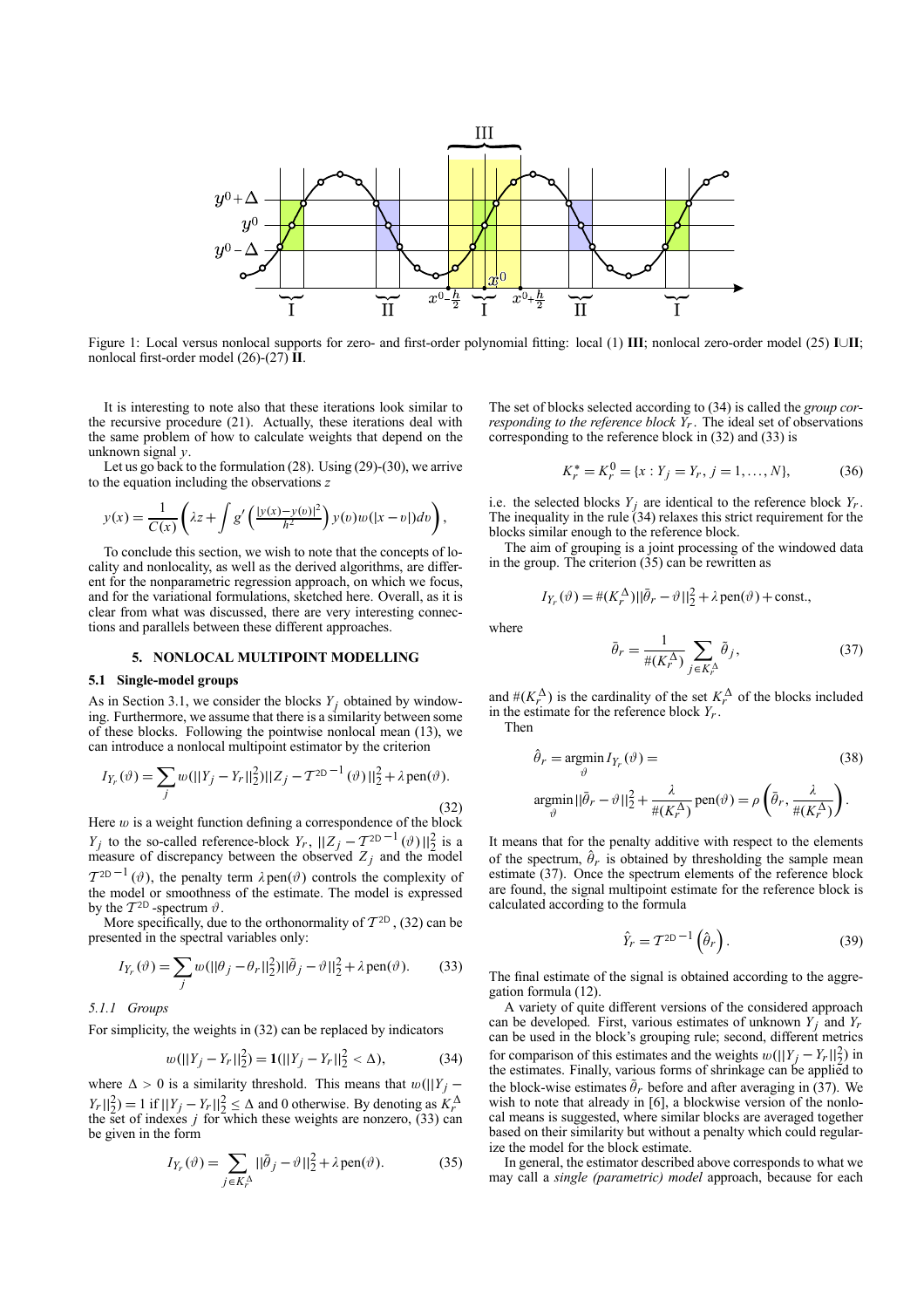group of blocks a unique parametric model [in the form  $T^{2D-1}(\vartheta)$ in (32)] is used, where the parameter  $\theta$  is taking values that will fit for all grouped blocks. It results in a specific use of this blockwise estimates in the group where they are combined as a sample mean or as a weighted mean estimates similar to (37).

As it is already mentioned in the previous subsection, the weighted means in the form (12) allows significantly improve over the multipoint estimate (39), in particular using the inverse variances of the estimates as the weights. However, this weighting does not follow from the used problem formulation and can be treated as a heuristic modification of the algorithm obtained by accurate optimization of the penalized energy criterion.

#### **5.2 Multiple-model groups: collaborative filtering**

In this section we formally derive the block-matching 3D (BM3D) algorithm proposed in [11] considering a penalized energy criterion where separate models are used for the data in each block. In this way, we obtain a *multiple-model group*. In our modelling, we use the same  $T^{2D}$  -basis functions for all blocks and say that the models are different if their  $T^{2D}$  -spectra are allowed to be different.

In (32), for each block, the observed  $Z_i$  are fitted by  $T^{2D-1}(\vartheta)$ , where  $\vartheta$  is the same for all *j*. This is a single-model group. Let us assume that, in this fitting,  $\hat{\vartheta}$  can take different values  $\hat{\vartheta}$  *j* for different  $Z_i$  in the same group. Then, the quadratic part of the criterion (33) is changed and we obtain the multiple-model criterion:

$$
I_{Y_r}(\{\vartheta_j\}_j) =
$$
  
= 
$$
\left(\sum_j w(||\theta_j - \theta_r||_2^2)||Z_j - T^{2D-1}(\vartheta_j)||_2^2\right) + \lambda \operatorname{pen}\left(\{\vartheta_j\}_j\right).
$$
  
(40)

In the transform domain it gives

$$
I_{Y_r}(\{\vartheta_j\}_j) = \left(\sum_j w(||\theta_j - \theta_r||_2^2)||\tilde{\theta}_j - \vartheta_j||_2^2\right) + \lambda \operatorname{pen}\left(\{\vartheta_j\}_j\right),\tag{41}
$$

for  $\tilde{\theta}_r = \mathcal{T}^{\text{2D}}(Z_r)$ .

Here, if the penalty term is additive with respect to *j*, the minimization of  $I_{Y_r}$  is trivialized and the very meaning of group is lost, because the solution is obtained by minimizing independently for each *j*. As a matter of fact, once a multiple-model group is assembled, it is the penalty term that should establish the interaction between different members of the group. A practical way to establish such interaction is the following.

#### *5.2.1 Collaborative filtering*

For transparency, let us simplify again the weights  $w$  to an indicator of the form (34). In this way, (41) becomes

$$
I_{Y_r}(\{\vartheta_j\}_j) = \left(\sum_{j \in K_r^{\Delta}} ||\tilde{\theta}_j - \vartheta_j||_2^2\right) + \lambda \operatorname{pen}\left(\{\vartheta_j\}_{j \in K_r^{\Delta}}\right).
$$

Let us consider  $\hat{\Theta}_r = {\hat{\theta}_j}_{j \in K_A^{\Delta}}$  be the set of  $T^{2D}$ -spectra in the group, which we can treat as 3-D array, where *j* is the index used for the third dimension. Apply a 1-D orthonormal transform  $T^{1D}$  with respect to *j*. In this way we arrive to a groupwise 3-D spectrum of the group as  $\tilde{\Omega}_r = T^{10} (\tilde{\Theta}_r)$ . Consistent with this representation, we replace the penalty pen( ${\lbrace \vartheta_j \rbrace}_j$ ) with an equivalent penalty pen( $\Omega$ ), where  $\Omega = T^{10} (\{\vartheta_j\}_{j \in K_j^{\Delta}})$  is the corresponding 3-D spectrum obtained by applying the 1-D transform  $T^{1D}$  on the collection of 2-D spectra  $\{\vartheta_j\}_{j \in K_A^{\Lambda}}$ . We denote the 3-D transform obtained by the composition of  $T^{1D}$  and  $T^{2D}$  as  $T^{3D}$ .

We use this 3-D spectrum representation as a special model of data collected in this group, with the penalty pen $(\Omega)$  defining the complexity of the data in the group:

$$
I_{Y_r}(\Omega) = ||\tilde{\Omega}_r - \Omega||_2^2 + \lambda \operatorname{pen}(\Omega).
$$

Then, the estimation of the true  $\Omega_r$  is defined as

$$
\hat{\Omega}_r = \underset{\Omega}{\text{argmin}} \left( ||\tilde{\Omega}_r - \Omega||_2^2 + \lambda \operatorname{pen}(\Omega) \right),\tag{42}
$$
\n
$$
\hat{\Theta}_r = \{ \hat{\theta}_{r,j} \}_{j \in K_r^{\Delta}} = \mathcal{T}^{10^{-1}} \left( \hat{\Omega}_r \right),\n\hat{Y}_{r,j} = \mathcal{T}^{20^{-1}} \left( \hat{\theta}_{r,j} \right).
$$
\n(43)

Again, if the penalty pen $(\Omega)$  is additive with respect to the components of  $\Omega$ , the minimization in (42) is scalar and independent for each element of  $\Omega$ ; thus, it can be solved by thresholding of  $\tilde{\Omega}_r$ . The consecutive  $T_{1D}^{-1}$  and  $T_{2D}^{-1}$  inverse transforms return first the estimates  $\Theta_r = {\{\hat{\theta}_{r,j}\}}_{j \in K_r^{\Delta}}$  of  $T^{2D}$ -spectra of the blocks in the group, and hence the multipoint estimates  $\hat{Y}_{r,j}$  of these blocks. Because these estimates can be different in different groups, we use the double indexes for the signal estimates  $\hat{Y}_{r,j}$ , where *j* stays for the index of the block and  $r$  for the group where these estimates are obtained.

It gives a clear idea of the principal specific features of the multiple modeling used in this section versus the single-model group modelling.

First, the filtering (thresholding) gives individual estimates for each block in the group. Note that in the single-model group of the previous section a unique estimate is calculated and used for the reference-block only.

Second, an essential difference exists in how the data in the group are processed. The sample mean or weighted mean estimate  $(37)$ means that the data in the group are treated as quite relevant (reliable) to the signal estimated for this reference block. Contrary to it, the multiple-model approach produces individual estimates for all participants of the group (collaborative filtering), where the joint spectrum in  $\hat{\Omega}_r$  is exploited in order to improve the estimates for each of the blocks in the group. Thus, we obtain a more flexible technique where say an erroneously included block is not able to damage seriously the estimates of other blocks and itself could not be damaged by data from other blocks.

Figure 2 illustrates the collaborative filtering procedure in the particular case of hard-thresholding of the 3-D spectrum: after shrinkage there remain only few nonzero coefficients in the 3-D spectrum. This sparsity is due both to decorrelation within each grouped block operated by the  $T^{2D}$  (intra-block decorrelation) and to decorrelation across the corresponding spectral components of the block operated by the  $T^{1D}$  (inter-block decorrelation). After applying the  $T^{2D}$ <sup>-1</sup> inverse transform, we obtain a number of intermediate block estimates (the red stack at the top-right of the figure). Each of these is obviously  $T^{2D}$ -sparse. The blockwise estimates (the purple stack at the bottom-right of the figure) are obtained by applying the  $T^{1D}$ <sup>-1</sup> inverse transform on the intermediate block estimates. As a matter of fact, each one of the blockwise estimates is calculated as a linear combination of the intermediate estimates, where the coefficients of the linear combination are simply the coefficients of one of the  $T^{1D}$  basis elements. Note that the blockwise estimates are not necessarily  $T^{2D}$ -sparse than the intermediate estimates, as it is illustrated in the figure. In a very broad sense, our results support the idea that in multipoint image estimation a weighted average of a few sparse estimates is better than single sparse estimate alone  $[17]$ . In the single-model group we have a penalty that enforces sparsity on a single estimate, whereas in the multiplemodel group the sparsity is enforced for the group as a whole but not on the individual blockwise estimates, which are instead a linear combination of intermediate blockwise estimates that are sparse.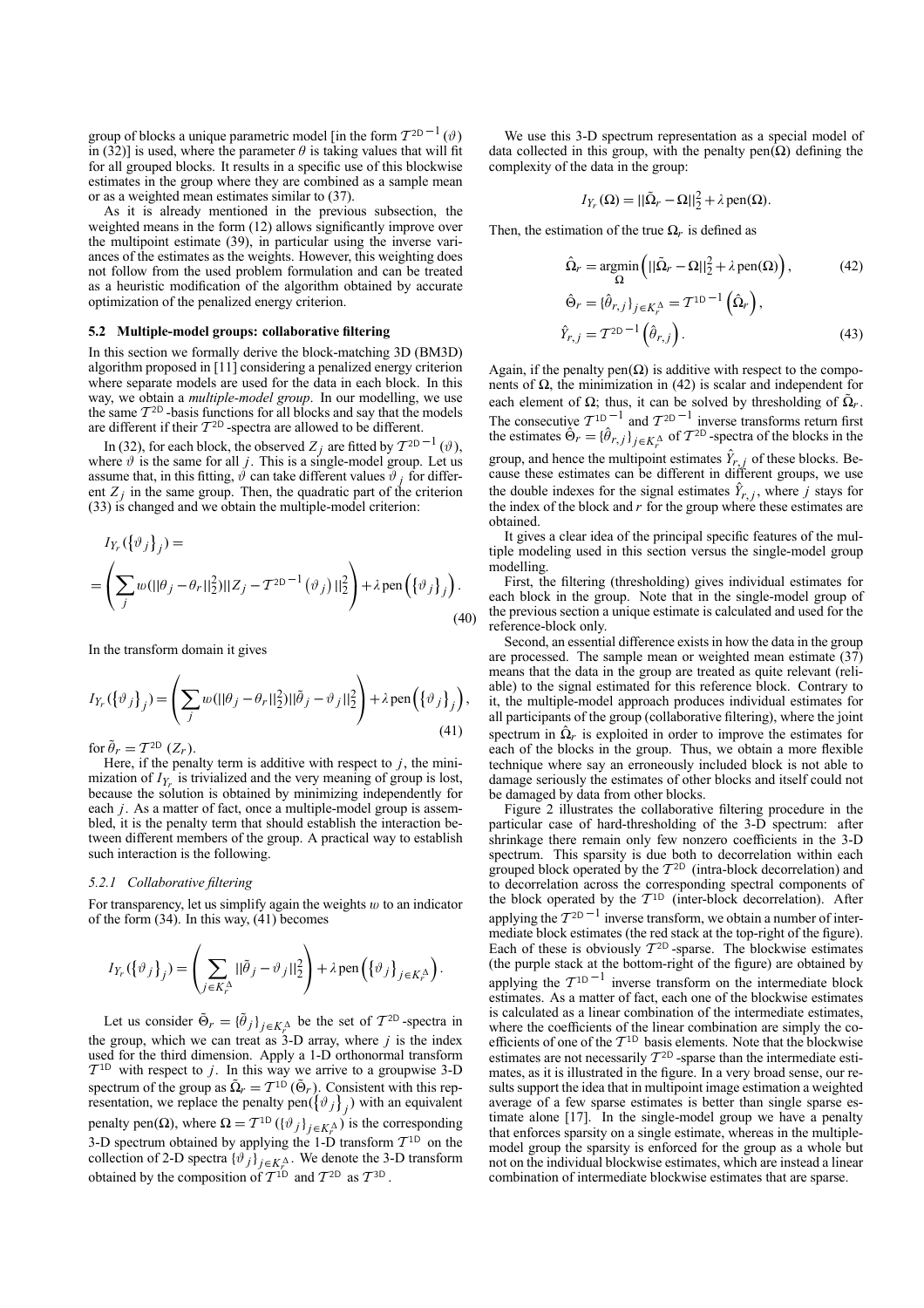

Figure 2: Illustration of the collaborative hard-thresholding.

#### *5.2.2 Aggregation*

As a result of the multiple estimation, we obtain multiple estimates for each  $x$  in  $X$  and the final signal estimate is calculated by fusing these blockwise estimates in a single final one. The main formula used for this aggregation is the weighted mean (12).

## **6. CONCLUSION**

In this paper we reviewed recent developments in the field of nonparametric regression modeling and image processing.

In these conclusive comments, we would like to discuss some theoretical aspects of these developments and, in particular, what problems, of principal importance in our opinion, are not solved.

The considered methods were classified mainly according to two leading features: local/nonlocal and pointwise/multipoint. This discussion is organized according to this classification.

## (1) **Local pointwise estimators.**

These estimators are supported by strong theoretical results covering nearly all aspects of estimation: estimation accuracy, adaptation with varying spatially adaptive neighborhoods, etc.

*Unsolved problem*: simultaneous selection of adaptive neighborhood and order of the local parametric model.

It is a generalized model selection problem where the model support is treated as an element of the model selection. Note that this setting is very different from the classical model selection problem where the model support is assumed to be fixed.

#### (2) **Local multipoint estimators**.

(2a) These estimators deal with multiple preliminary estimators and the final estimate is calculated by aggregation (fusing) of the preliminary estimates. The existing aggregation methods assume that the models of the preliminary estimates are given.

*Unsolved problem:* simultaneous optimization of aggregation and models for the preliminary estimates.

(2b) These two step procedures actually heuristic or semiheuristic as the aggregation turned out as the only method to exploit the produced redundant estimates.

*Unsolved problem*: development of the statistical observation model leading to the two step procedure with the preliminary and aggregation step as a result of some standard statistical estimation technique (ML, EM, etc.).

### (3) **Nonlocal pointwise and multipoint estimators.**

(3a) The signal dependent weights define the support of the estimator, i.e. the points included in estimate, and the weights of the included observations. In many developments, in particular in our BM3D algorithm, the use of the indicator window defines the nonlocal support while the details of the comparative weighting of this windows is ignored. Under this simplification, all basic aspects of the algorithms are similar to the ones of standard transform-domain filtering.

The situation becomes much different when we take into consideration the window weights varying according to unknown signal values. Using estimates for these unknown values results in the estimates which are principally different from the usual local ones. The limit estimate is a solution of the nonlinear equation (22):

$$
\hat{y}_h(x^0) = \sum_s g_{h,s}(\hat{y}_h(x^0))z_s.
$$

It is difficult to say what sort of estimate we obtain even for the noiseless signal. For the local estimates with the signal-independent kernel  $g_{h,s}$  we know eigenfunctions of this kernel (polynomial for the LPA) and we know the smoothing properties of this filter. For the case of signal-dependent kernel the smoothing properties of this filter are actually unknown. The works by Buades et al. [6] and Kindermann et al. [36] are only very first steps in the direction of studying this sort of nonlinear operators.

*Unsolved problem:* smoothing properties of the nonlocal pointwise and multipoint estimator with respect to noiseless and noisy signals.

(3b) This point similar to (2b) but for the nonlocal estimators.

*Unsolved problem*: development of the statistical observation model leading to the windowing, grouping, blockwise estimation and aggregation as a result of some standard statistical estimation technique (ML, EM, etc.).

The model (criteria (40)-(42)) proposed in this paper gives only the blockwise/groupwise estimates while the windowing and the aggregation are treated as separate steps. Use of the mix-distribution for observation modelling in the work [32] was one of the first attempts to move in this direction.

## **7. ACKNOWLEDGMENTS**

This work was supported by the Academy of Finland (application no. 213462, Finnish Programme for Centres of Excellence in Research 2006-2011, and application no. 118312, Finland Distinguished Professor Programme 2007-2010).

## **REFERENCES**

- [1] S. Alexander, S. Kovacic, and E. Vrscay, "A Simple Model for Image Self-Similarity and the Possible Use of Mutual Information,î *Proc. 15th Eur. Signal Process. Conf., EUSIPCO 2007*, Poznan, Poland*,* 2007.
- [2] L. Alvarez, P.-L. Lions, and J.-M. Morel, "Image selective smoothing and edge detection by nonlinear diffusion. II, *SIAM J. Numer. Anal.*, 29, pp. 845-866, 1992.
- [3] J. Astola and L. Yaroslavsky (eds.) *Advances in Signal Transforms: Theory and Applications*, EURASIP Book Series on Signal Processing and Communications, vol. 7, Hindawi Publishing Corporation, 2007.
- [4] D. Barash, "A fundamental relationship between bilateral filtering, adaptive smoothing, and the nonlinear diffusion equation," IEEE Trans. Pattern Analysis and Machine Intelligence, vol. 24, no. 6, pp. 844-847, June 2002.
- [5] R. Brown, *Smoothing, forecasting and prediction of discrete time series*. Prentice-Hall, Englewood Cliffs, NY, USA, 1963.
- [6] A. Buades, B. Coll, and J. M. Morel, "A review of image denoising algorithms, with a new one," SIAM Multiscale Model*ing and Simulation*, vol. 4, pp. 490-530, 2005.
- [7] A. Buades, B. Coll, and J. M. Morel, "Nonlocal image and movie denoising," *Int. J. Computer Vision*, July 2007.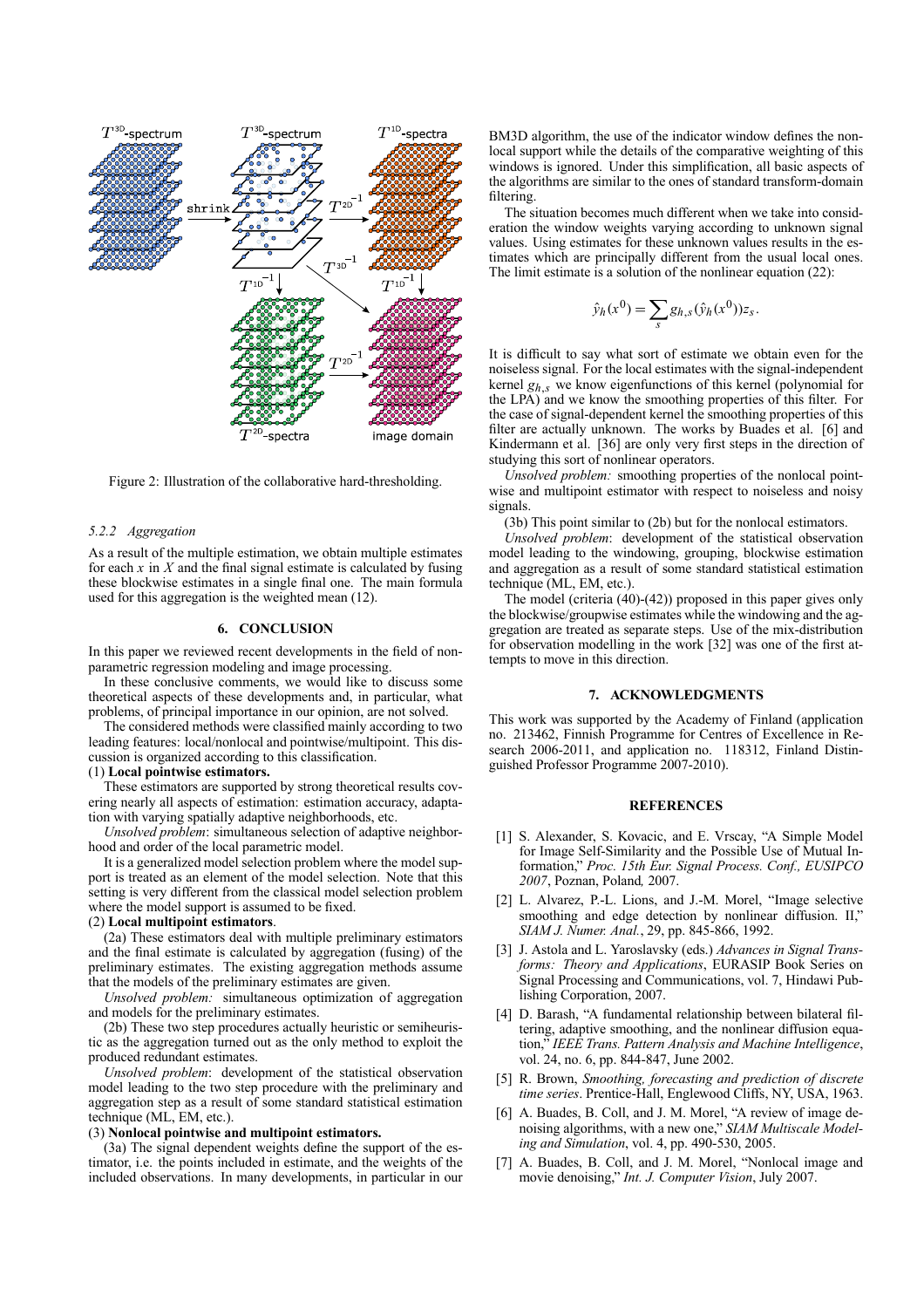- [8] P. Chatterjee and P. Milanfar, "A Generalization of Non-Local Means via Kernel Regression," Proc. SPIE Conf. on Compu*tational Imaging*, San Jose, January 2008.
- [9] W.S. Cleveland and S.J. Devlin, "Locally weighted regression: an approach to regression analysis by local fitting," *Journal of American Statistical Association*, vol. 83, pp. 596-610, 1988.
- [10] R. Coifman and D. Donoho, "Translation-invariant denoising," in *Wavelets and Statistics* (A. Antoniadis and G. Oppenheim (Eds.)), Lecture Notes in Statistics, Springer-Verlag, 125-150, 1995.
- [11] K. Dabov, A. Foi, V. Katkovnik, and K. Egiazarian, "Image denoising by sparse 3-D transform-domain collaborative filtering," *IEEE Transactions on Image Processing*, vol. 16, no. 8, pp. 2080-2095, August 2007.
- [12] K. Dabov, A. Foi, V. Katkovnik, and K. Egiazarian, "A Nonlocal and Shape-Adaptive Transform-Domain Collaborative Filtering," in *Proc. 2008 Int. Workshop on Local and Non-Local Approximation in Image Processing, LNLA 2008*, Lausanne, Switzerland, August 2008 (this volume).
- [13] D. Donoho and I. Johnstone, "Adapting to unknown smoothness via wavelet shrinkage," Journal of American Statistical *Association*, vol. 90, no. 432, pp. 1200-1224, 1995.
- [14] K. Egiazarian, V. Katkovnik, and J. Astola, "Local transformbased image de-noising with adaptive window size selection," *Proc. SPIE Image and Signal Processing for Remote Sensing VI*, vol. 4170, 4170-4, Jan. 2001.
- $[15]$  M. Elad, "On the origin of the bilateral filter and ways to improve it," *IEEE Trans on Image Processing*, vol. 10, no. 10, pp. 1141-1151, 2002.
- [16] M. Elad, "Why shrinkage is still relevant for redundant representations?î *IEEE Trans. Inf. Theory*, 52, no. 12, pp. 5559- 5569, 2006.
- [17] M. Elad, "A Weighted Average of Sparse Several Representations is Better than the Sparsest One Alone," presented at *SIAM Imaging Science 2008*, San Diego, CA, USA, July 2008.
- [18] M. Elad and M. Aharon, "Image denoising via sparse and redundant representations over learned dictionaries," IEEE *Trans. Image Processing*, vol. 15, no. 12, 2006, pp. 3736- 3745.
- [19] J. Fan and I. Gijbels. *Local polynomial modelling and its application*. London: Chapman and Hall, 1996.
- [20] A. Foi, *Anisotropic nonparametric image processing: theory, algorithms and applications,* Ph.D. Thesis, Dip. di Matematica, Politecnico di Milano, ERLTDD-D01290, April 2005.
- [21] A. Foi, *Pointwise Shape-Adaptive DCT Image Filtering and Signal-Dependent Noise Estimation*, D.Sc.Tech. Thesis, Institute of Signal Processing, Tampere University of Technology, Publication 710, December 2007.
- [22] A. Foi, V. Katkovnik, and K. Egiazarian, "Pointwise Shape-Adaptive DCT for High-Quality Denoising and Deblocking of Grayscale and Color Images," IEEE Trans. Image Process., vol. 16, no. 5, pp. 1395-1411, May 2007.
- [23] G. Gilboa and S. Osher, "Nonlocal linear image regularization and supervised segmentation," *SIAM Multiscale Modeling and Simulation*, Vol. 6, No. 2, pp. 595-630, 2007.
- [24] G. Gilboa and S. Osher, "Nonlocal operators with applications to image processing," *UCLA Computational and Applied Mathematics,* Reports cam (07-23), July 2007, online at http://www.math.ucla.edu/applied/cam
- [25] A. Goldenshluger and A. Nemirovski, "On spatial adaptive estimation of nonparametric regression," Math. Meth. Statistics, vol.6, pp.135-170, 1997.
- [26] O. Guleryuz, "Weighted averaging for denosing with overcomplete dictionaries," IEEE Trans. Image Processing, vol. 16, no. 12, 2007, pp. 3020-3034.
- [27] Y. Hel-Or and D. Shaked, "A Discriminative approach for Wavelet Shrinkage Denoising,î *IEEE Trans. Image Process.*, vol 17, no. 4, April 2008.
- [28] G. Hua and M. T. Orchard, "A new interpretation of translation invariant image denoising,î *Proc. Asilomar Conf. Signals Syst. Comput.*, Pacific Grove, CA, 332- 336, 2003.
- [29] V. Katkovnik, *Linear estimation and stochastic optimization problems.* Nauka, Moscow, 1976 (in Russian).
- [30] V. Katkovnik, K. Egiazarian, J. Astola, *Local Approximation Techniques in Signal and Image Processing*, SPIE PRESS, Bellingham, Washington, 2006.
- [31] V. Katkovnik, "A new method for varying adaptive bandwidth selection," *IEEE Trans. Signal Process.*, vol. 47, no. 9, pp. 2567-2571, 1999.
- [32] V. Katkovnik, A. Foi, K. Egiazarian, "Mix-distribution modeling for overcomplete denoising," Proc. 9th workshop on Adap*tation and Learning in Control and Signal Processing (AL-COSPí07)*, St. Petersburg, Russia, August, 29-31, 2007.
- [33] C. Kervrann and J. Boulanger, "Local adaptivity to variable smoothness for exemplar-based image regularization and representation," *International Journal of Computer Vision*, vol. 79, pp. 45-69, 2008.
- [34] C. Kervrann and J. Boulanger, "Local adaptivity to variable smoothness for exemplar-based image denoising and representation," *Research Report INRIA*, RR-5624, July 2005.
- [35] C. Kervrann and J. Boulanger, "Unsupervised Patch-Based Image Regularization and Representation," *ECCV 2006*, Part IV, LNCS 3954, pp. 555-567, 2006.
- [36] S. Kindermann, S. Osher, and P.W. Jones, "Deblurring and Denoising of Images by Nonlocal Functionals," *SIAM Multiscale Modeling & Simulation*, vol. 4, no. 4, pp. 1091-1115, 2005.
- [37] J.S. Lee, "Digital image smoothing and the sigma filter," Computer Vision, Graphics, and Image Processing, vol. 24, pp. 255-269, 1983.
- [38] O. Lepski, Mammen, E. and V. Spokoiny, "Ideal spatial adaptation to inhomogeneous smoothness: an approach based on kernel estimates with variable bandwidth selection," The An*nals of Statistic*s, vol. 25, no. 3, 929-947, 1997.
- [39] C. Loader, *Local regression and likelihood.* Series Statistics and Computing, Springer-Verlag New York, 1999.
- [40] Y. Lou, P. Favaro and S. Soatto, "Nonlocal similarity image filtering," UCLA Computational and Applied *Mathematics,* Reports cam (8-26), April 2008, online at http://www.math.ucla.edu/applied/cam
- [41] Y. Lou, X. Zhang, S. Osher and A. Bertozzi, "Image Recovery via Nonlocal Operators," Reports cam (8-35), May 2008, online at http://www.math.ucla.edu/applied/cam
- [42] Y. Meyer, *Oscillating Patterns in Image Processing and Nonlinear Evolution Equations*, Univ. Lecture Ser. 22, AMS, Providence, RI, USA, 2001.
- [43] D. Muresan and T. Parks, "Adaptive principal components and image denoising,î *Proc. 2003 IEEE Int. Conf. Image Process, ICIP 2003*, pp. 101-104, Sept. 2003.
- [44] E.A. Nadaraya, "On estimating regression," *Theory Prob. Appl.,* vol. 9, pp. 141-142, 1964.
- [45] R. Öktem, L. Yaroslavsky, K. Egiazarian and J. Astola, *Transform based denoising algorithms: comparative study*, Tampere University of Technology, 1999.
- [46] H. Öktem, V. Katkovnik, K. Egiazarian, and J. Astola, "Local adaptive transform based image de-noising with varying window size,î *Proc. IEEE Int. Conf. Image Process., ICIP 2001,* Thessaloniki, Greece, 273-276, 2001.
- [47] S. Osher, A. Sole, and L. Vese, "Image decomposition and restoration using total variation minimization and the *H*−<sup>1</sup>